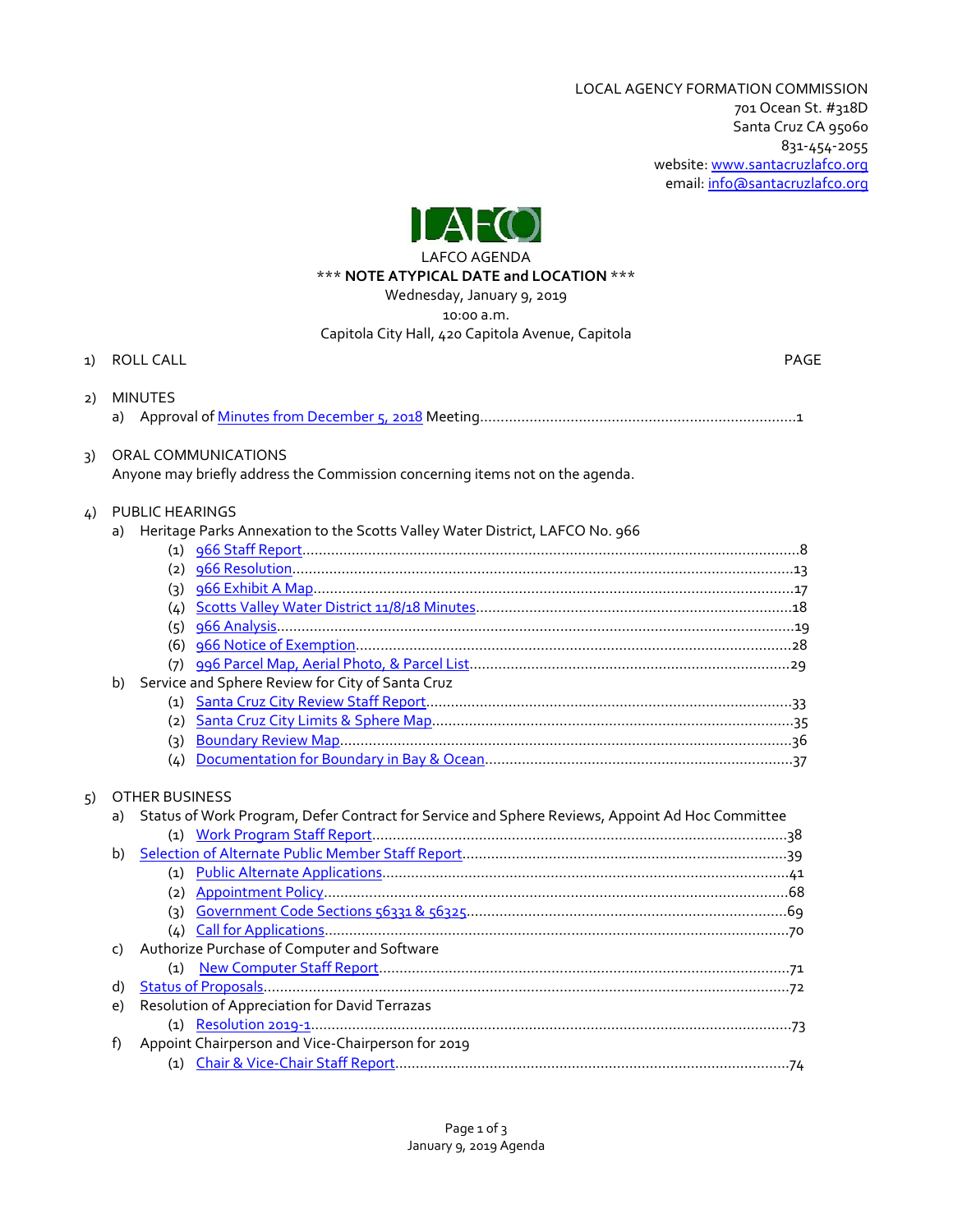| 6) | CORRESPONDENCE |                                                                                               |  |
|----|----------------|-----------------------------------------------------------------------------------------------|--|
|    | a)             | December 12, 2018 letter from RWG Law transmitting Joint Exercise of Powers                   |  |
|    |                |                                                                                               |  |
|    | b)             | Executive Officer's December 24, 2018 letter to the City Selection Committee                  |  |
|    |                |                                                                                               |  |
|    | C)             | Executive Officer's December 26, 2018 Letter to the Independent Special Districts             |  |
|    |                |                                                                                               |  |
| 7) |                | <b>PRESS ARTICLES</b>                                                                         |  |
|    |                | Soquel Creek Water District                                                                   |  |
|    |                | a) December 4 <sup>st</sup> Sentinel article:                                                 |  |
|    |                |                                                                                               |  |
|    |                | b) December $7^{th}$ Sentinel article:                                                        |  |
|    |                |                                                                                               |  |
|    |                | <b>UC Santa Cruz</b>                                                                          |  |
|    |                | c) December 27 <sup>th</sup> Sentinel article:                                                |  |
|    |                |                                                                                               |  |
|    |                | <b>Santa Clara County LAFCO</b>                                                               |  |
|    | d)             | December 7 <sup>th</sup> Morgan Hill Times article:                                           |  |
|    |                |                                                                                               |  |
|    | e)             | December 9th Mercury News letter to the editor from Katie Patterson, American Farmland Trust: |  |
|    |                |                                                                                               |  |
|    |                |                                                                                               |  |

#### 8) COMMISSIONER COMMENTS

Individual Commissioners may comment briefly on matters within the jurisdiction of LAFCO. No discussion or action is appropriate other than referral to staff or setting the matter as a future agenda item. The public may address the Commission on these informational matters.

# 9) PUBLIC COMMENTS BEFORE CLOSED SESSION

The public has an opportunity to address the Commission regarding the subject of the closed session before the Commission goes into closed session.

#### 10) CLOSED SESSION

- a) The Commission will meet in closed session to consult with labor negotiators pursuant to Government Code Section 54957.
	- (1) Public Employment
	- (2) Title: Recruitment of New Executive Officer

#### 11) BACK IN OPEN SESSION, ANNOUNCEMENTS FROM CLOSED SESSION

12) HIRING OF NEW EXECUTIVE OFFICER

## 13) ADJOURNMENT

LAFCO's next regular meeting is scheduled for Wednesday, February 6, 2019 at 10:00 a.m.